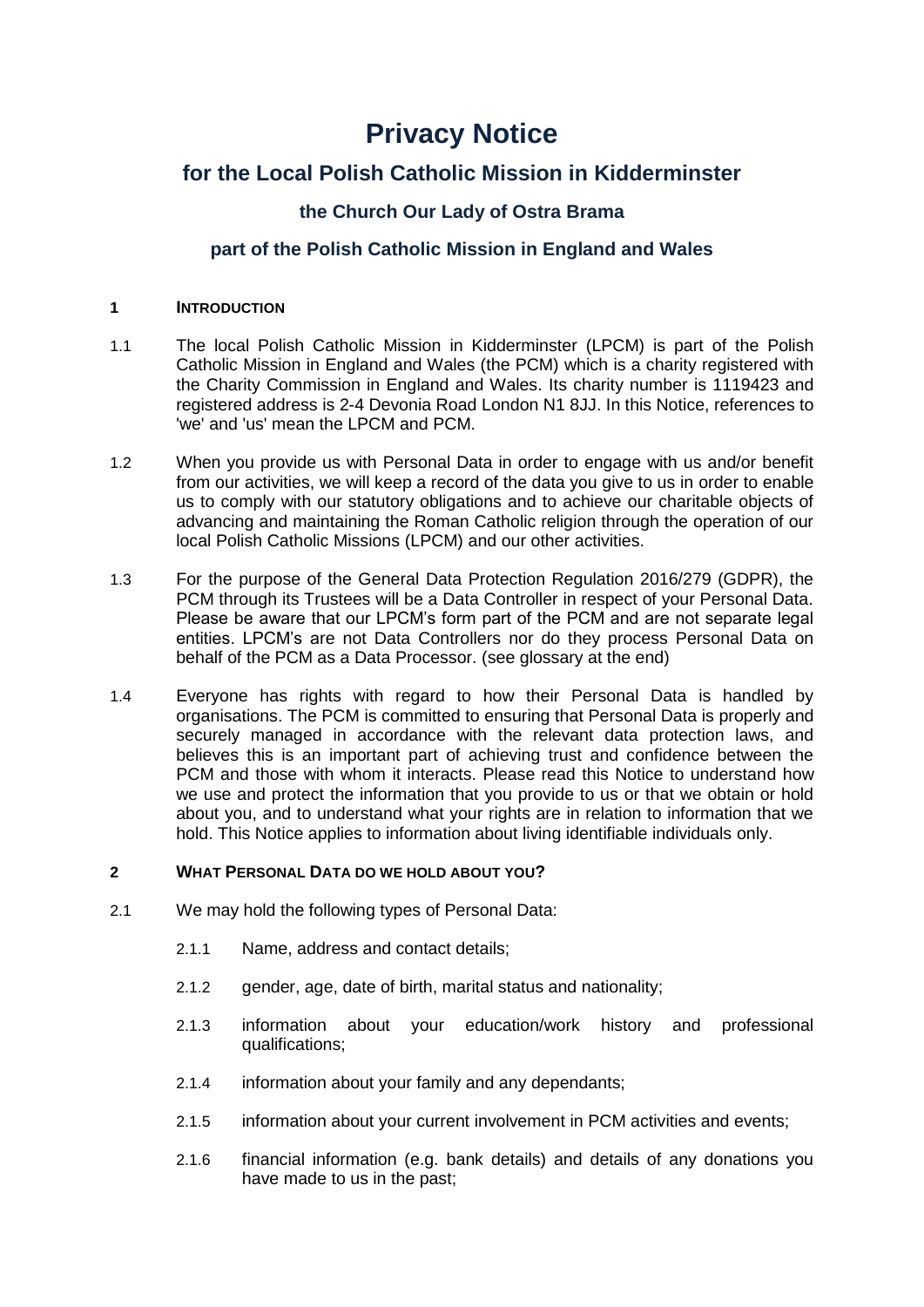- 2.1.7 information obtained as a result of any background checks on volunteers;
- 2.1.8 CCTV recordings and photographs;
- 2.1.9 information we collect through your use of our website(s) such as IP addresses and other information collected using cookies; and
- 2.1.10 Medical and psychological information
- 2.1.11 Dietary and health information necessary for events, residential and trips
- 2.1.12 any other information which you choose to provide to us or that we are provided by others.
- 2.2 We may also hold Special Categories of Personal Data e.g. information about your religious beliefs, information about your health and wellbeing, information revealing racial or ethnic origins, information concerning your sexual orientation or in the case of background checks, information about criminal records or proceedings.
- 2.3 We may also receive Personal Data about you from third parties, for example, your family members, other parishioners, other dioceses, medical professionals, the police and other law enforcement bodies.

#### **3 HOW AND WHY DO WE PROCESS YOUR PERSONAL DATA?**

- 3.1 The Personal Data which we hold about you, whether it is collected directly from you or whether we receive it from a third party, may be Processed in a number of ways, for example:
	- 3.1.1 to communicate with you in relation to news about or activities and events taking place in the PCM or in any LPCM, including seeking feedback and informing you of any changes to our activities;
	- 3.1.2 to improve our activities and the way we communicate with you including our website or the website of any LPCM;
	- 3.1.3 to carry out our activities, from weddings and funerals to general pastoral and spiritual care;
	- 3.1.4 to process donations that you may make to us or other payments where, for example, you hire facilities belonging to the PCM and managed by the LPCM;
	- 3.1.5 to administer, support, improve and develop the administration of the PCM's work and operations and to keep the PCM's or any LPCM's accounts and records up-to-date;
	- 3.1.6 to process applications from you, including grant applications and applications for a role within the PCM;
	- 3.1.7 for audit and statistical purposes (e.g. for the annual audit undertaken by the Polish Bishops' Conference and the Bishops' Conference of England and Wales);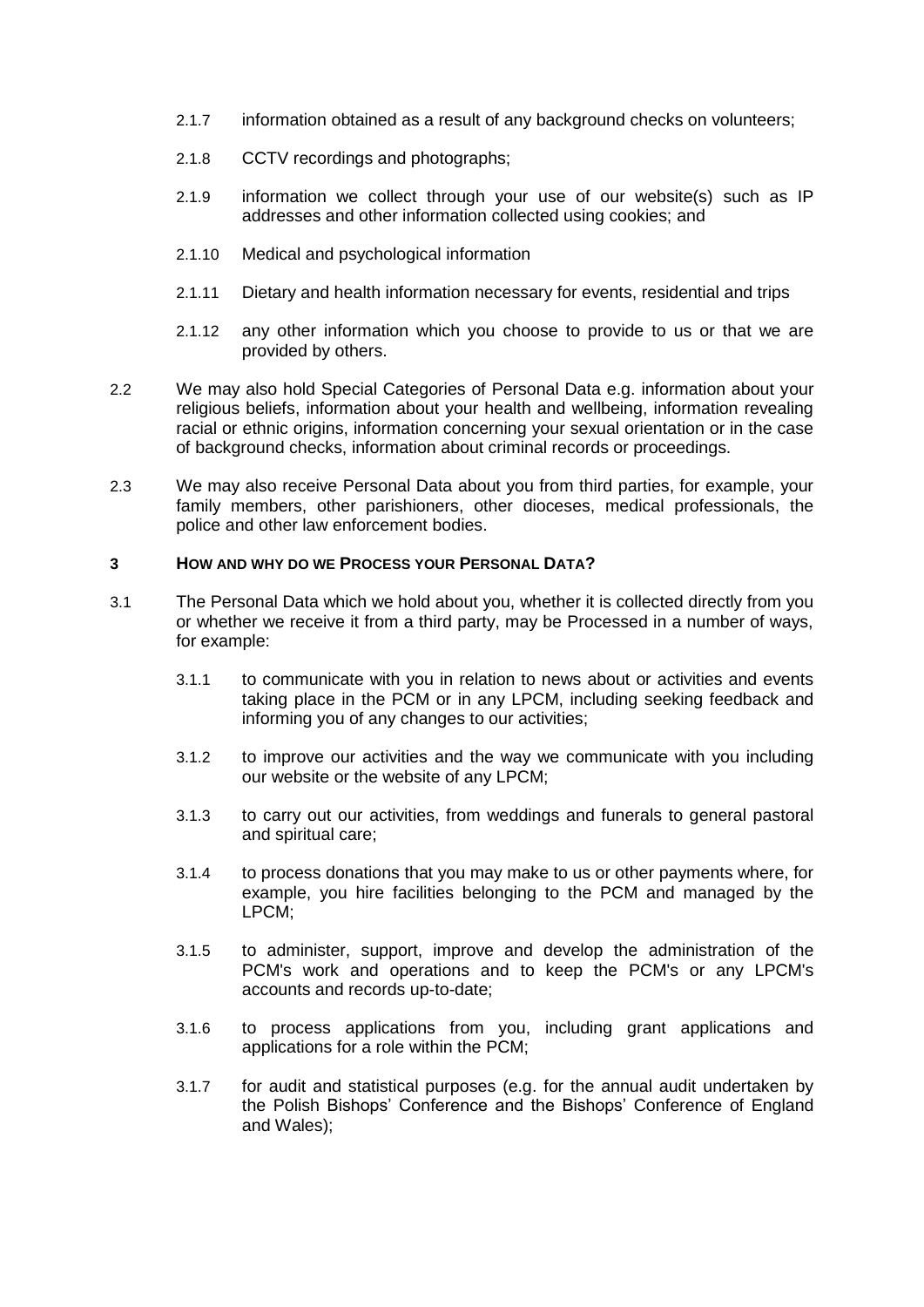- 3.1.8 to ensure we comply with our legal obligations (e.g. by providing information to the Charity Commission or HMRC or carrying out safeguarding activities);
- 3.1.9 in the case of CCTV recordings, to prevent or detect crime, and to help create a safer environment for our staff, parishioners and visitors;
- 3.1.10 to carry out contractual obligations (e.g. paying employees); and
- 3.2 Any information gathered through cookies and similar technologies via the PCM website or the website of any LPCM, is used to measure and analyse information on visits to the website, to tailor the website to make it better for visitors and to improve technical performance. We will not use the data to identify you personally or to make any decisions about you.

#### **4 ON WHAT GROUNDS DO WE PROCESS YOUR PERSONAL DATA?**

- 4.1 We must have a lawful basis for Processing your information; this will vary according to the circumstances of how and why we have your information but typical examples include:
	- 4.1.1 the activities are within our legitimate interests in advancing and maintaining the Roman Catholic religion, in providing information about the activities of the PCM or any LPCM, and to raise charitable funds (e.g. where we use baptism data to follow up with families for first communion);
	- 4.1.2 you have given consent (which can be withdrawn at any time by contacting us using the details below) for us to process your information (e.g. to send you marketing or fundraising communications by email or SMS);
	- 4.1.3 we are carrying out necessary steps in relation to a contract to which you are party or prior to you entering into a contract (e.g. where you enter into a hire agreement for one of our facilities);
	- 4.1.4 the Processing is necessary for compliance with a legal obligation (e.g. where we pass on information to a local authority for safeguarding or other reasons);
	- 4.1.5 the Processing is necessary for carrying out a task in the public interest (e.g. updating and maintaining the register of marriages); or
	- 4.1.6 to protect your vital interests (e.g. if you were unfortunate enough to fall ill or suffer an injury on our premises, then we may pass on information to the NHS for treatment purposes and to family members).
- 4.2 If we Process any Special Categories of Personal Data we must have a further lawful basis for the processing. This may include:
	- 4.2.1 where you have given us your explicit consent to do so (e.g. to cater for your medical or dietary needs at an event);
	- 4.2.2 where the Processing is necessary to protect your vital interests or someone else's vital interests (e.g. passing on information to the Police);
	- 4.2.3 where the Processing is carried out in the course of our legitimate interests as the PCM working with and supporting our current and former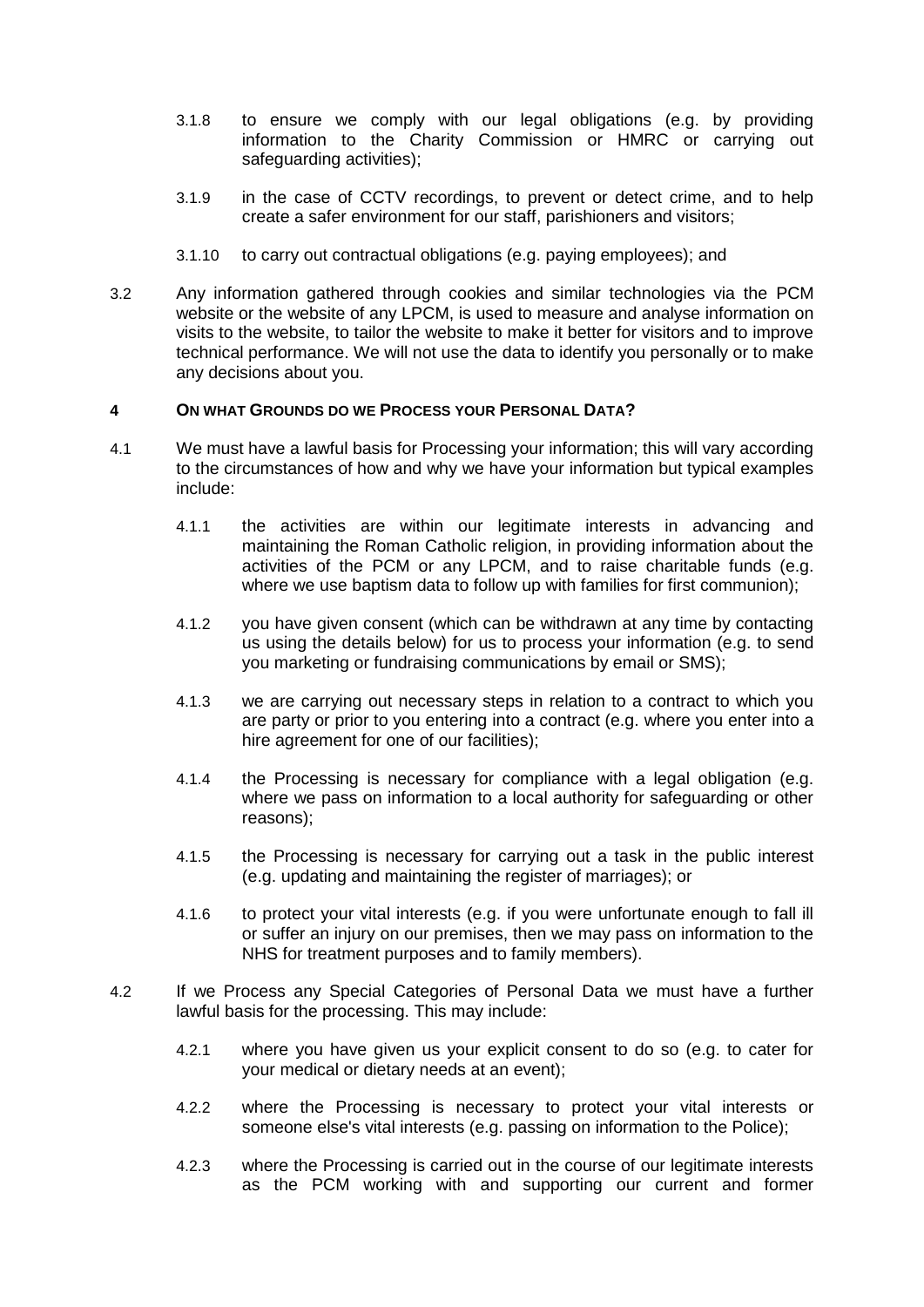parishioners and the information is not shared outside the PCM other than with your consent (e.g. carrying out parish censuses);

- 4.2.4 you have made the information public (e.g. through social media, or consenting to your details appearing on a public directory);
- 4.2.5 where the Processing is necessary for the establishment, exercise or defence of legal claims;
- 4.2.6 where the Processing is necessary for carrying out the PCM's employment and social security obligations; or
- 4.2.7 the processing being necessary for reasons of substantial public interest (e.g. where steps are taken to prevent fraud or other dishonest activity);
- 4.2.8 Where the processing is necessary for archiving historical records (at PCM or LPCM level)
- 4.2.9 Where it is in the substantial public interest, and necessary for the safeguarding of children and vulnerable adults.

provided that the legal basis is proportionate to the aim pursued and provides for suitable and specific measures to safeguard your rights, or as part of our legitimate interests as the PCM and charitable institution.

- 4.3 If we Process any Personal Data comprising criminal convictions or offences we must also have a further lawful basis for the processing. This may include:
	- 4.3.1 where the PCM is exercising obligations or rights which are imposed or conferred by law on us or you in connection with employment, social security or social protection and the PCM has an appropriate policy document in place (e.g. to undertake appropriate checks on individuals prior to taking up a role);
	- 4.3.2 where it is necessary for the prevention or detection of an unlawful act (e.g. passing on information to the Police or other investigatory body);
	- 4.3.3 where the PCM is complying with or assisting others to comply with regulatory requirements relating to unlawful acts or dishonesty (e.g. passing on information to the Police or other investigatory body);
	- 4.3.4 where it is carried out in the course of safeguarding children or other individuals at risk e.g. making a safeguarding disclosure;
	- 4.3.5 where an individual has given their consent to the processing;
	- 4.3.6 where the PCM is establishing, exercising or defending legal claims (e.g. providing information to our insurers or lawyers in connection with legal proceedings);
	- 4.3.7 where it is necessary to protect the vital interests of an individual (e.g. passing on information to the Police); or
	- 4.3.8 where it is carried out in the course of the PCM's legitimate activities as a not-for-profit body with religious aims (e.g. carrying out pastoral activities).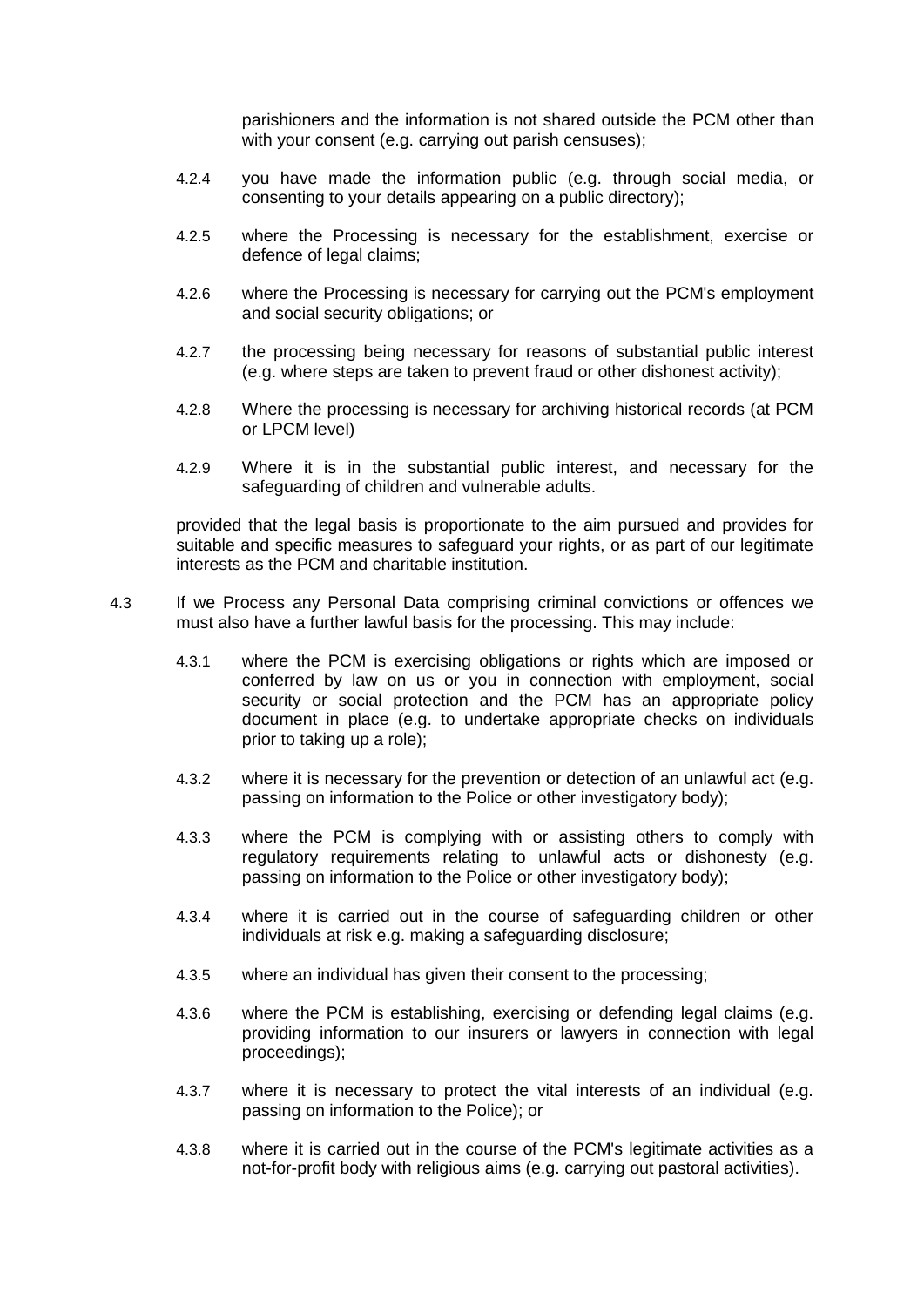#### **5 WHO WILL WE SHARE YOUR INFORMATION WITH?**

- 5.1 We will only use your Personal Data within the PCM for the purposes for which it was obtained, unless you have explicitly agreed that we may share your Personal Data with another organisation or unless we are otherwise permitted or required to under the Data Protection Rules or order of a Court or other competent regulatory body or as set out in this Notice.
- 5.2 We may share your information with other members of the Church seeking relief and any ecclesiastical body enjoying canonical jurisdiction or powers of governance as detailed in the Code of Canon law or the Apostolic Constitution *Pastor Bonus*.
- 5.3 We may share your information with government bodies for tax purposes or law enforcement agencies for the prevention and detection of crime.
- 5.4 Sometimes the LPCM and PCM contracts with third parties whom we ask to Process Personal Data on our behalf (e.g. IT consultants, distributors of parish newsletters and directories). We require these third parties to comply strictly with our instructions and with the GDPR.
- 5.5 We also may be required to share your Personal Data so that the PCM can benefit from Gift Aid nominations you have made e.g. with HMRC.
- 5.6 We have in place administrative, technical and physical measures designed to guard against and minimise the risk of loss, misuse or unauthorised processing or disclosure of the Personal Data that we hold.
- 5.7 In the course of Processing your Personal Data, or disclosing it to the recipients referred to above, we may transfer it to countries which are outside the European Economic Area (EEA) (e.g. the Vatican), some of which may not have laws which provide the same level of protection to your Personal Data as laws inside the EEA. In such cases we will take steps to ensure that the transfers comply with the GDPR and that your Personal Data is appropriately protected. We do so by requiring them to satisfy us that they have a code of conduct affording an adequate degree of protection for your data, approved by a competent national or international supervisory authority.

#### **6 HOW LONG WILL WE KEEP YOUR INFORMATION FOR?**

6.1 Your information will be kept in accordance with our Retention & Disposal of Records Policy, copies of which are available from the [dataprotection@pcmew.org](mailto:dataprotection@pcmew.org) In any event, we will endeavour to only keep Personal Data for as long as is necessary and to delete it when it is no longer so.

#### **7 YOUR RIGHTS**

- 7.1 You have rights in respect of the Personal Data you provide to us. In particular:
	- 7.1.1 the right to request a copy of some or all of the Personal Data that we hold about you (including, in some cases, in a commonly used, machine readable, format so that it can be transferred to other Data Controllers) . We do not make a charge for this service: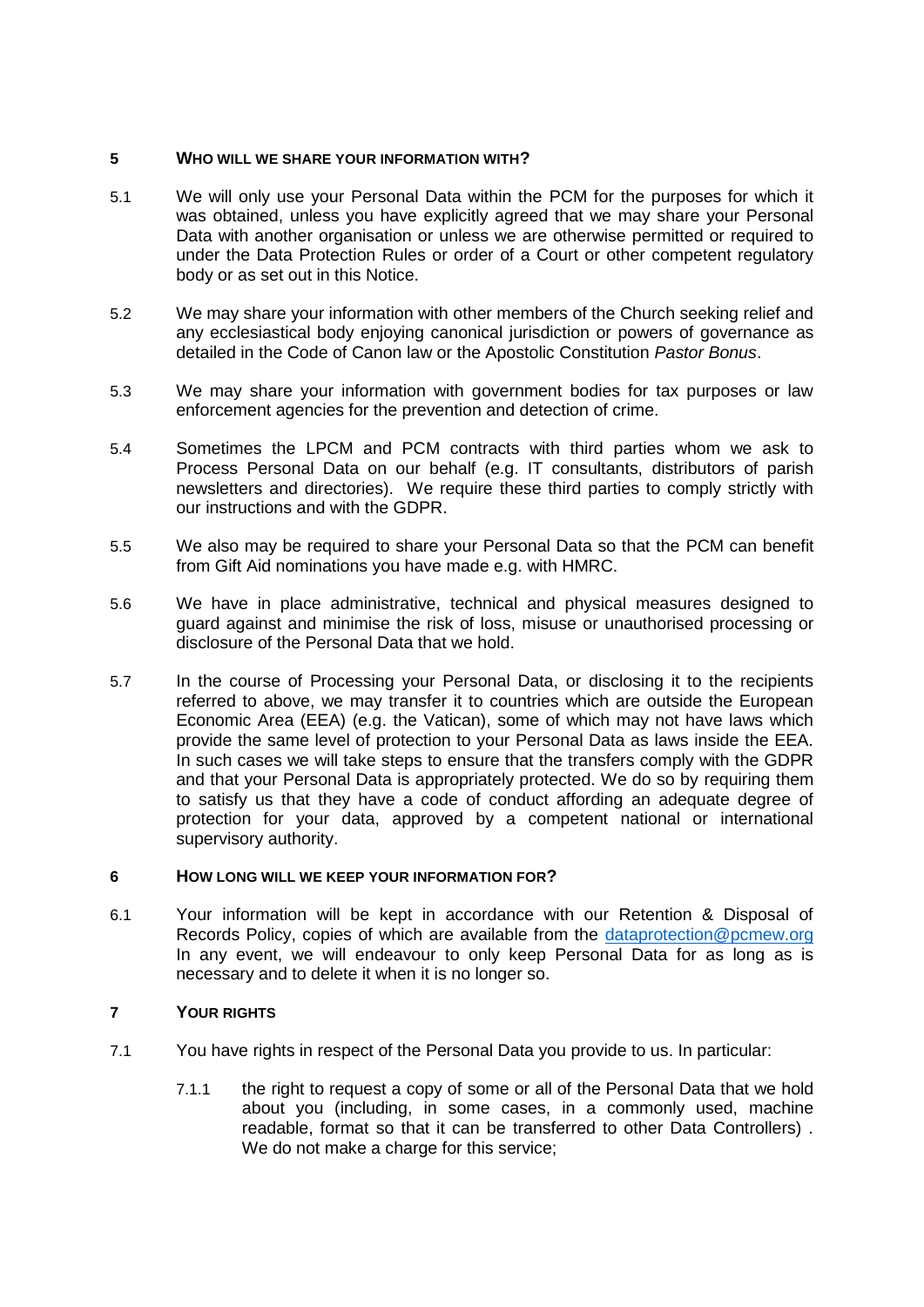- 7.1.2 if we Process your Personal Data on the basis that we have your consent, the right to withdraw that consent;
- 7.1.3 the right to ask that any inaccuracies in your Personal Data are corrected;
- 7.1.4 the right to have us restrict the Processing of all or part of your Personal Data:
- 7.1.5 the right to ask that we delete your Personal Data where there is no compelling reason for us to continue to Process it. This does not include the removal of factual records (e.g. baptism registers) although they may be annotated;
- 7.1.6 the right to object to us Processing your Personal Data for direct marketing purposes e.g. in relation to fundraising or wealth screening carried out by the PCM; and
- 7.1.7 the right not to be subject to legal or other significant decisions being taken about you on the basis of an automated process (i.e. without human intervention).
- 7.2 Please note that the above rights may be limited in some situations for example, where we can demonstrate that we have a legal requirement to Process your Personal Data. Also, we may need you to provide us with proof of identity for verification and data security purposes before you can exercise your rights.
- 7.3 Rights may only be exercised by the individual whose information is being held by the PCM or with that individual's express permission. Children from around 12 years upwards are entitled to make their own requests (where the PCM is of the reasonable view that they have an appropriate understanding of the request they are making) and parents / guardian / family members do not have an automatic right to see information about their child or prevent their child from making a request to the PCM.

#### **8 CHANGES TO THIS NOTICE**

8.1 We may make changes to this Notice from time to time as our organisational practices and/or applicable laws change. We will not make any use of your personal information that is inconsistent with the original purpose(s) for which it was collected or obtained (if we intend to do so, we will notify you in advance wherever possible) or otherwise than is permitted by data protection laws.

#### **9 CONTACT DETAILS**

- 9.1 If you have any questions, require further information about how we protect your Personal Data, if you wish to exercise any of the above rights or if you would like to provide feedback or make a complaint about the use of your information, please contact the PCM at [dataprotection@pcmew.org](mailto:dataprotection@pcmew.org) or by post to 2-4 Devonia Road, London N1 8JJ [www.pcmew.org](http://www.pcmew.org/)
- 9.2 Any complaints will be dealt with in accordance with the PCM's Complaints Policy.
- 9.3 We hope that we can satisfy any queries you may have about the way in which we Process your Personal Data. However, if you have unresolved concerns you also have the right to complain to the Information Commissioner ('ICO') [\(www.ico.org.uk\)](http://www.ico.org.uk/).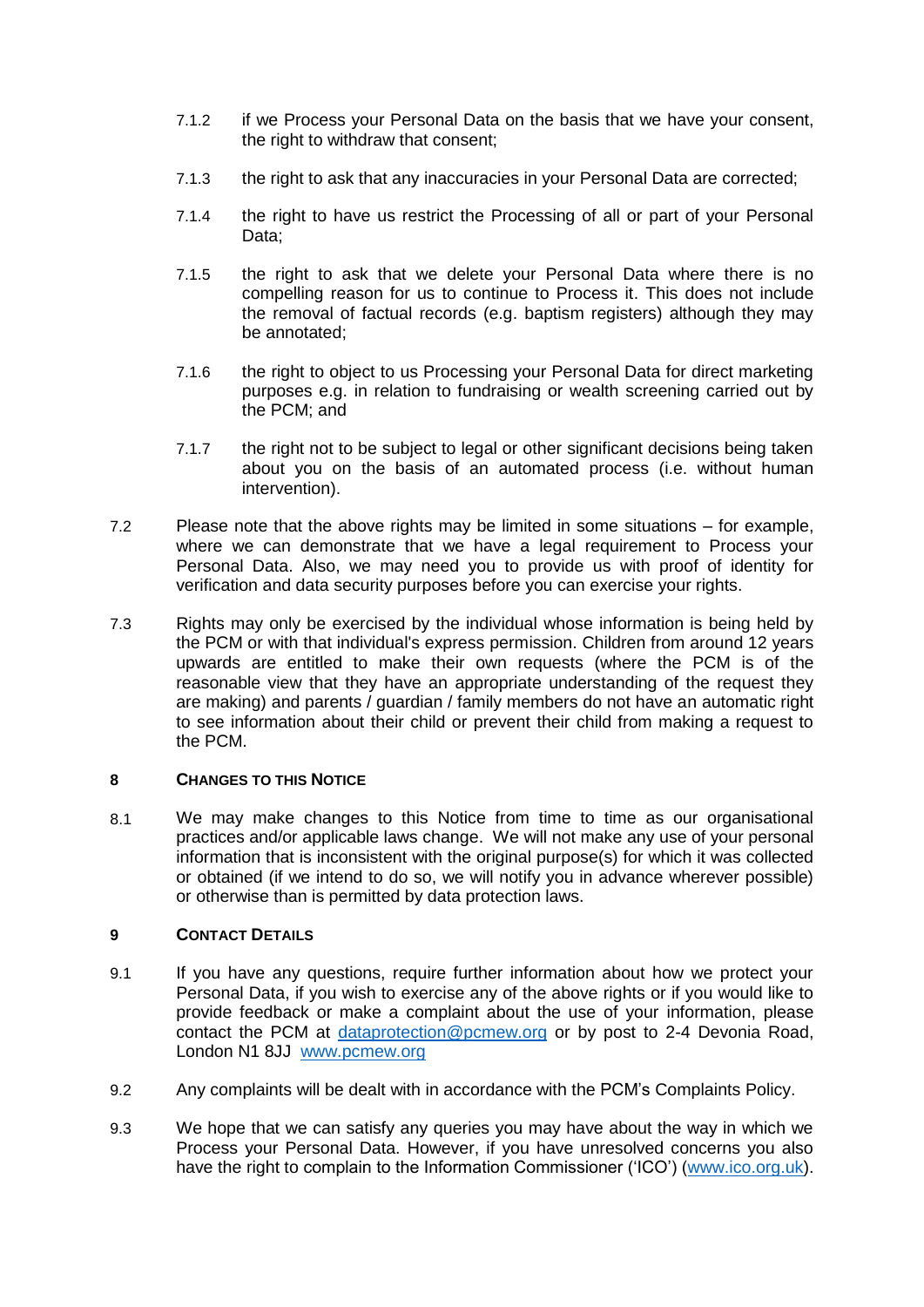#### **9.4 COOKIES,**

- **9.5 COOKIES ALSO KNOWN AS BROWSERS OR TRACKING COOKIES, ARE SMALL TEXT FILES THAT ARE ADDED TO YOUR COMPUTER WHEN YOU VISIT A WEBSITE. THEY HELP WEBSITES TO PERFORM CERTAIN FUNCTIONS E.G. TO KNOW WHO YOU ARE IF YOU LOG INTO A RESTRICTED PART OF A WEBSITE, FOR SHOPPING CARTS, AND FOR TRACKING PURPOSES. THEY DO NOT CAPTURE ANY DATA IDENTIFYING YOU PERSONALLY, EXCEPT IF YOU CHOOSE.**
- 9.6 The PCM uses the following cookies:
	- 9.6.1 **Google analytics**. We use Google analytics cookies on the website for tracking purposes. The cookies allow us to understand general traffic to our website for example number of visitors and length of time on site. This process does collect data, but in an anonymous form, to help us make improvements, develop the website and enhance the user experience.
	- 9.6.2 **Privacy preferences**. We use a tracking cookie, which is added to your computer, to remember your cookie preferences i.e. if you have allowed or disallowed them.

#### **10 MANAGE COOKIES**

- 10.1 If you would like to opt-in or opt-out of using cookies then you should be able to do so using your browser. You can review your cookie settings at any time.
- 10.2 Please note that you cannot opt-out of the deployment of cookies that are necessary for delivery of our website or services to visitors.

#### **11 GLOSSARY**

"**Data Controller**" means a person, organisation or body that determines the purposes for which, and the manner in which, any Personal Data is processed. A Data Controller is responsible for complying with the data protection laws including the GDPR and establishing practices and policies in line with them.

"**Data Processor**" means any person, organisation or body that Processes personal data on behalf of and on the instruction of the PCM. Data Processors have a duty to protect the information they process by following data protection laws.

"**Data Subject**" means a living individual about whom the PCM processes Personal Data and who can be identified from the Personal Data. A Data Subject need not be a UK national or resident. All Data Subjects have legal rights in relation to their Personal Data and the information that the PCM holds about them.

"**Personal Data**" means any information relating to a living individual who can be identified from that information or in conjunction with other information which is in, or is likely to come into, the PCM's possession. Personal Data can be factual (such as a name, address or date of birth) or it can be an opinion (e.g. a performance appraisal). It can even include a simple email address. A mere mention of someone's name in a document does not necessarily constitute Personal Data, but personal details such as someone's contact details or salary (if it enabled an individual to be identified) would fall within the definition.